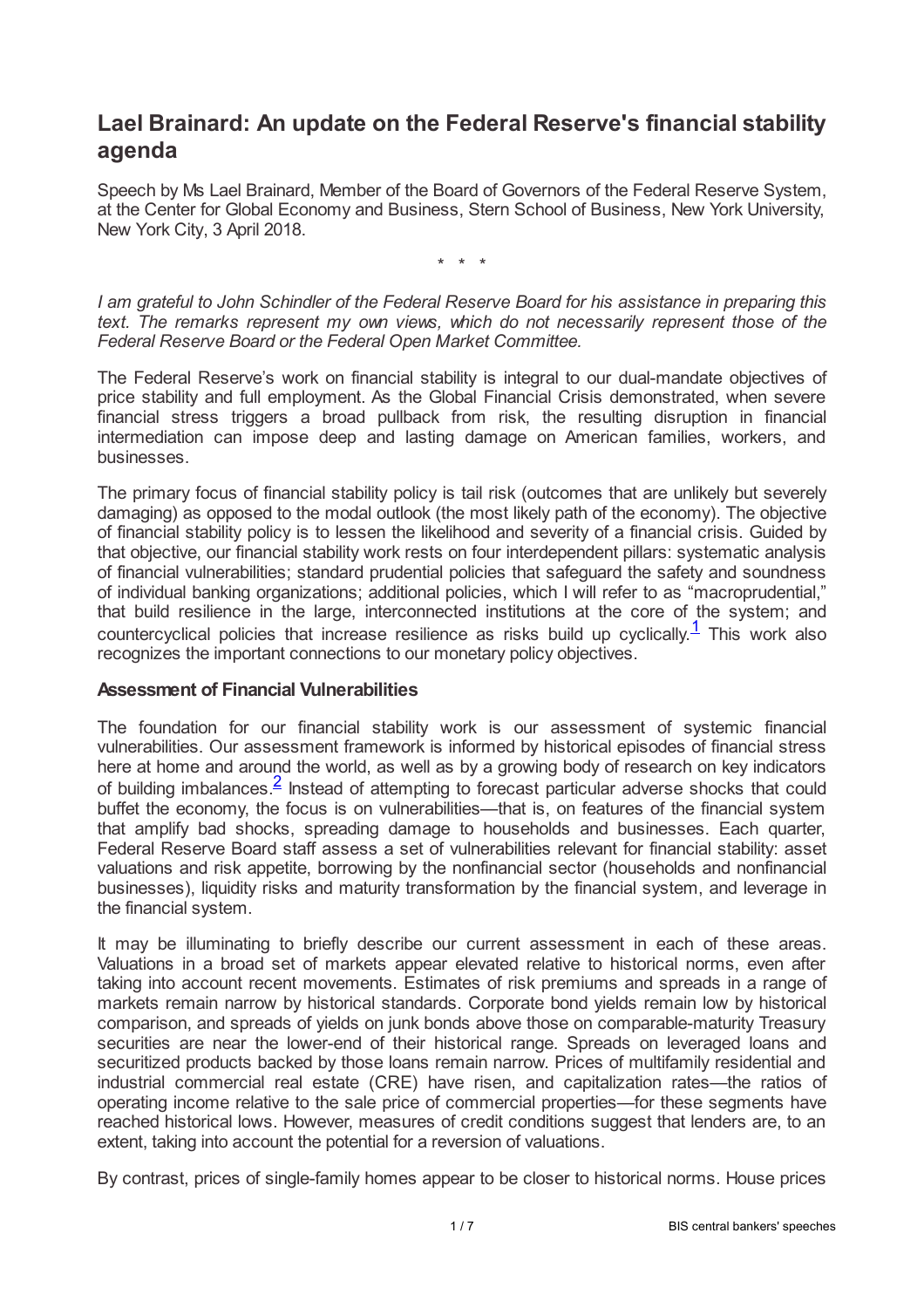have risen at a robust pace, and the price-to-rent ratio is high in absolute terms, but it does not appear to be far out of line with its longer-run trend. This broad national trend belies significant variation among local markets, however.<sup>[3](#page-5-2)</sup>

<span id="page-1-1"></span><span id="page-1-0"></span>One area that the Federal Reserve is monitoring is the extreme volatility evidenced by some cryptocurrencies. For instance, Bitcoin rose over 1,000 percent in 2017 and has fallen sharply in recent months. $\frac{4}{5}$  $\frac{4}{5}$  $\frac{4}{5}$  These markets may raise important investor and consumer protection issues, and some appear especially vulnerable to money-laundering (BSA/AML, or Bank Secrecy Act/anti-money laundering) concerns. As in other highly speculative markets, individual investors should be careful to understand the possible pitfalls of these investments and the potential for losses. But it is less clear how the valuations of cryptocurrencies currently could pose a threat to financial stability. For instance, it is hard to see evidence of substantial leverage used in the purchase of the cryptocurrencies, or a material degree of use in payments, although our assessment of these markets is limited by their opacity. Nonetheless, we will continue to study them.

In the assessment of elevated asset valuations, the relatively low level of Treasury yields is a mitigating factor; many asset valuation metrics, such as price-to-earnings ratios, corporate bond yields, and property capitalization rates, appear notably less stretched when judged relative to low Treasury yields. That said, Treasury yields reflect historically low term premiums—the compensation investors demand to hold assets over a longer horizon. This poses the risk that term premiums could rise sharply—for instance, if investor perceptions of inflation risks increased. I will return to this risk later.

Although asset valuations are elevated, vulnerabilities due to debt owed outside the financial sector appear to be moderate—in the middle of their historical range. This reflects elevated leverage in the nonfinancial business sector and a moderate pace of borrowing in the household sector. In the nonfinancial business sector, the debt-to-earnings ratio has increased to near the upper end of its historical distribution, and net leverage at speculative-grade firms remains especially elevated. Overall, however, the ratio of nonfinancial-sector borrowing to gross domestic product has been below an estimate of its trend for several years as a result of the deleveraging of the household sector following the crisis. While the sustained period of postcrisis household deleveraging appears to have come to an end and savings rates have recently moved down, overall borrowing has been at a moderate pace and, on net, concentrated among borrowers with high credit scores. Even though the balance sheet of the household sector as a whole appears relatively strong, recent years have seen a rapid rise in student debt as well as rising default rates for borrowers with subprime credit scores on auto loans and, more recently, credit card balances.

Beyond the nonfinancial sector, the vulnerabilities associated with maturity and liquidity transformation in the financial system appear to have fallen significantly relative to the levels seen prior to the crisis. The amount of wholesale short-term funding, which proved to be a substantial source of run risk during the crisis, has dropped substantially since its peak in 2008. Money market funds, which had been an area of vulnerability in the crisis, have undergone important reforms, including a move to floating net asset values for prime institutional funds along with the imposition of fees and restrictions on redemption. The anticipation of the enactment of these reforms in October 2016 led to a large decline in the level of assets under management at the affected funds, which has since held steady. So far, the growth of alternative short-term investment vehicles that could pose similar risks appears to have been weak.

Finally, risks associated with leverage in the financial sector also appear to be subdued by historical standards. Leverage in the banking sector has declined notably since the crisis. Issuance of securitized products remains well below pre-crisis levels for most asset classes, with few signs of securitizations that involve maturity or liquidity transformation and limited issuance of complex securities whose opaque structures can contain significant leverage. And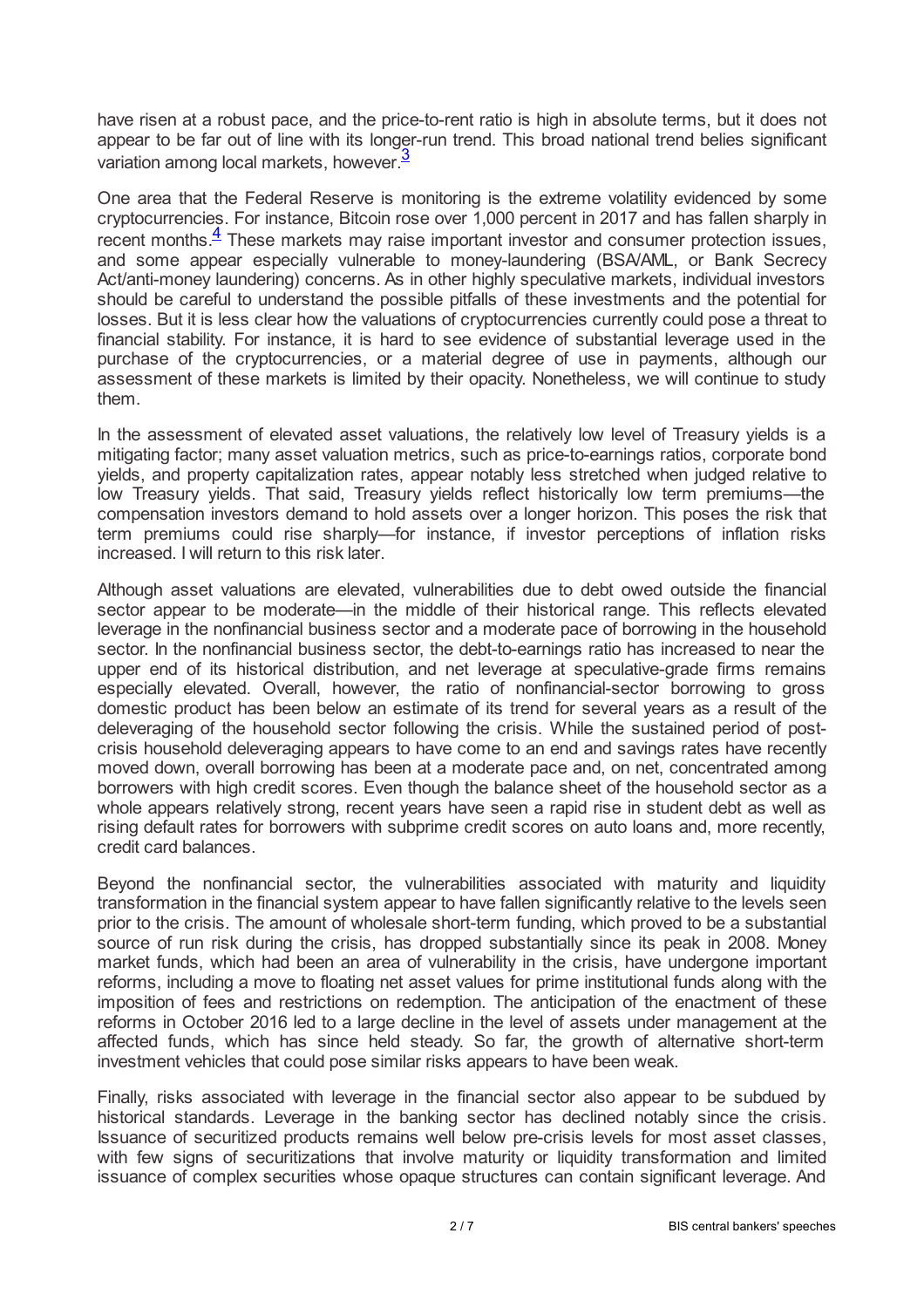the data that are available suggest that leverage at nonbank financial firms has been stable. That said, there are indications that the use of leverage has been increasing at some institutions; for example, margin credit provided by dealers to equity investors such as hedge funds has expanded.

### **Prudential, Macroprudential, and Countercyclical Policies**

There is an important connection between the robustness of our financial regulatory framework and the assessment of resilience in the financial sector. The subdued level of vulnerabilities from liquidity and maturity transformation and leverage is due centrally to reforms undertaken in response to the financial crisis. The Federal Reserve has implemented a framework of rules and supervision that requires large, interconnected banking organizations to hold substantial capital and liquidity buffers. This framework requires banks to be forward looking in their capital decisions and to be prepared for the possibility of severely stressed conditions occurring. The framework is macroprudential in design so that banks internalize the costs of undertaking activities that pose risks to the system.

The core of the framework is the requirement of a substantial stack of common equity to build resilience against shocks and to provide an incentive for prudent risk management. Regulatory capital ratios for the largest banking firms at the core of the system have about doubled since 2007 and are currently at their highest levels in the post-crisis era. U.S. firms have substantially increased their capital since the first round of stress tests led by the Federal Reserve in 2009. The common equity capital ratio—which compares high-quality capital to risk-weighted assets of the bank holding companies participating in the 2017 Comprehensive Capital Analysis and Review has more than doubled from 5.5 percent in the first quarter of 2009 to 12 percent in the fourth quarter of 2017. Their leverage ratios—defined as Tier 1 capital to total assets—increased from 7.3 percent to 8.6 percent over the same period.<sup>[5](#page-5-4)</sup> There has also been an important shift in the distribution of high-quality capital so that the average ratio of high-quality common equity to risk-weighted assets at the largest banks now exceeds the average for smaller banks. The larger and more complex banking organizations are now holding more capital, commensurate with the greater risks their distress could pose.

<span id="page-2-0"></span>Reduced vulnerability associated with liquidity and maturity transformation similarly is due importantly to key financial reforms instituted since the crisis. Large financial institutions are required to maintain substantial buffers of high-quality liquid assets (HQLA) calibrated to their funding needs and to their likely run risk in stressed conditions. Similar to the capital buffers, the liquidity buffers are greatest for those financial institutions that pose the greatest risks. Indeed, banks are holding buffers of HQLA in excess of their liquidity coverage ratio (LCR) requirements. Our largest banking firms have increased their holdings of HQLA from 13 percent of assets in 2011 to 20 percent in 2017 and have reduced their reliance on short-term wholesale funding from 3[6](#page-5-5) percent of liabilities in 2011 to 29 percent in 2017  $6$ 

<span id="page-2-1"></span>Just as our strengthened policy framework helps modulate vulnerabilities in the financial sector that could make the economy more vulnerable to shocks, so, too, our quarterly surveillance is intended to identify rising vulnerabilities early enough to be able to act to prevent disruptions that could damage the economy. In particular, the quarterly assessment of financial stability is a critical input into the Board's processes for adjusting the supervisory scenarios used in the stress test and the setting of the countercyclical capital buffer—the two tools that permit the Board to respond to vulnerabilities that build over time.

The supervisory stress test is intended to ensure that large banking institutions will be able to continue to function normally even under severely adverse macroeconomic conditions. It also assesses the resilience of the largest trading firms to risks of a large disturbance to global financial markets and the failure of the firms' largest counterparty. These components reflect some of the key linkages through which the distress or failure of one firm could affect others,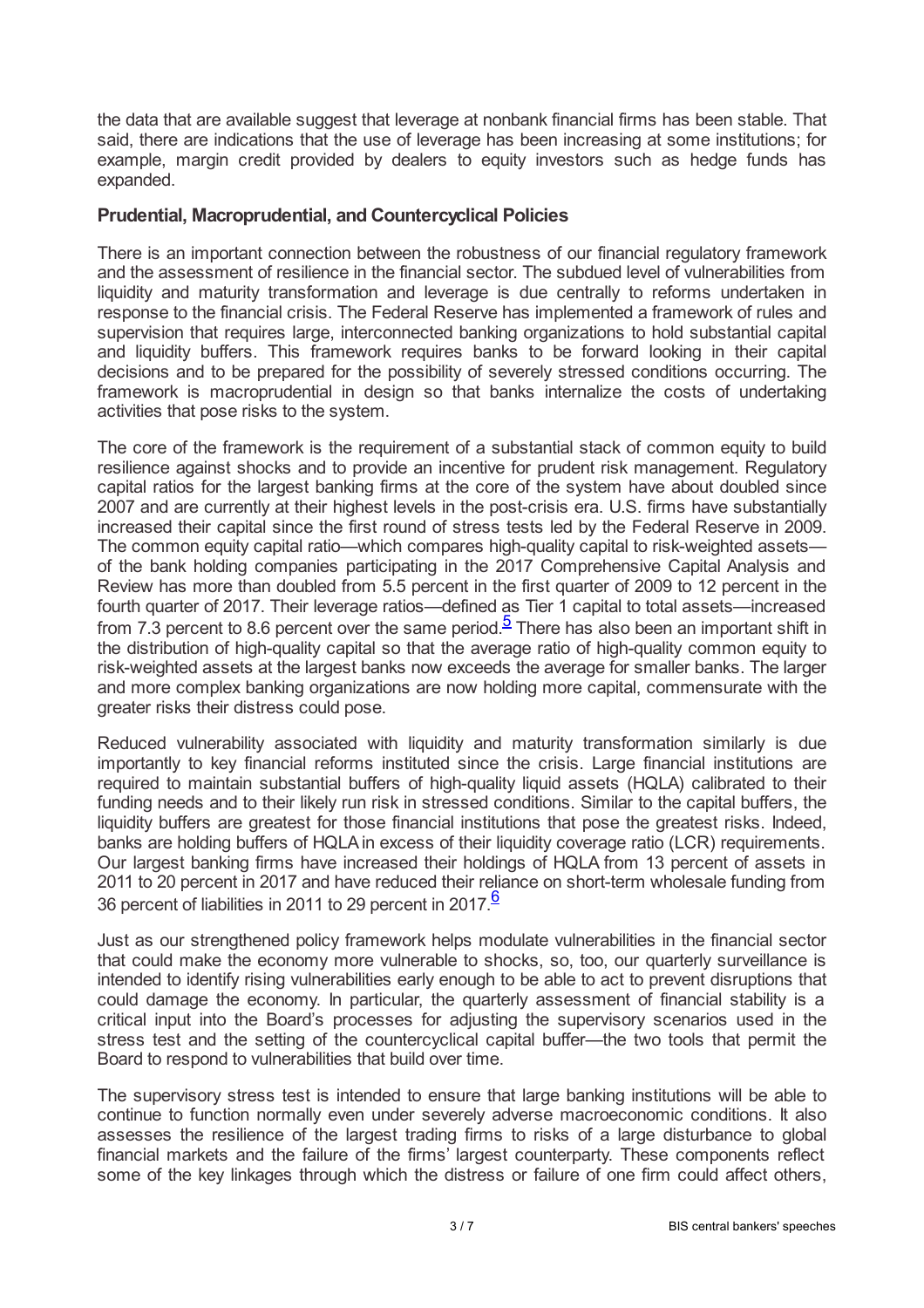including direct credit losses as well as the severe financial disruptions that would be expected to accompany fire sales and an increase in risk aversion.

By design, the Fed's stress test is intended to incorporate some elements to make the tests more stringent when the economy and financial markets are heating up. These countercyclical features are intended to give the stress tests some utility as a macroprudential tool—that is, to mitigate the financial system's inherent pro-cyclicality. The most prominent countercyclical feature of the stress-test scenario architecture is the setting of the unemployment rate in the severely adverse scenario. The general rule is to increase the unemployment rate by 4 percent unless the baseline unemployment rate starts at levels below 6 percent, in which case the ultimate level of the unemployment rate reached in the severely adverse scenario is fixed at 10 percent. In addition, last December, the Board put out a proposal for comment to introduce a systematically countercyclical mechanism in the component of the scenario that shocks house prices.<sup>[7](#page-5-6)</sup>

<span id="page-3-0"></span>Beyond these systematic elements, the assessment of vulnerabilities is a critical input in the development of scenarios for the stress tests each year to strengthen resilience against vulnerabilities that may be identified. As I noted earlier, recent assessments have noted high levels of valuations across a broad set of asset markets and elevated business leverage in an environment where Treasury yields and term premiums have been relatively low by historical standards. In such circumstances, asset prices might be particularly susceptible to an unexpected development that accentuates downside risks to the macroeconomic outlook. For instance, a sharp increase in concerns about the potential for high inflation or in uncertainty about policy could boost term premiums on Treasury securities, which could trigger declines in asset prices across a range of markets.

<span id="page-3-1"></span>The scenarios for this year's stress tests, which were announced in February, feature material decreases in asset prices—notably including CRE prices—along with a substantial rise in Treasury term premiums. Although the severely adverse scenarios always include severe recessions and sharp declines in asset prices, in past years, they have been accompanied by large declines in Treasury yields, which have resulted in capital gains on these securities.  $\frac{8}{10}$  $\frac{8}{10}$  $\frac{8}{10}$  in contrast, in this year's severely adverse scenario, yields on longer-maturity Treasury securities are flat. In this way, this year's severely adverse scenario addresses one of the salient vulnerabilities that have been identified. By encouraging institutions at the core of the system to build resilience against such an eventuality, we seek to lessen the severity of the distress to the overall financial system should asset prices fall and term premiums rise sharply in a challenging macroeconomic environment.

Even with these design features, the Fed's stress-testing framework has some limitations in counteracting the inherent pro-cyclicality in the availability of credit. Indeed, the stress tests have become less binding on banks as the recovery has gathered strength. Thus, losses on loans and positions in the severely adverse scenario among participating banks have declined over time as the economy has strengthened. For example, in the 2016 exercise, losses amounted to \$526 billion, while in 2017 they had fallen to \$493 billion, despite a larger increase in the unemployment rate in the scenario. As economic conditions strengthen, typical measures of underwriting quality look strong, delinquencies fall to low levels, and profits rise consistently, all of which could lead to lower projected stress losses. Of course, these effects tend to reverse during bad economic conditions: Underwriting deficiencies tend to be revealed, delinquencies to rise, and profits to fall. Thus, capital requirements based on stress tests alone are unlikely to completely compensate for the financial system's natural pro-cyclicality.

In part for that reason, we also have a specifically countercyclical capital requirement that applies to the largest banks. Countercyclical capital requirements can lean against a dangerous increase in financial vulnerabilities at a time when the degree of monetary tightening that would be needed to achieve the same goal would be inconsistent with the Federal Reserve's dual mandate of full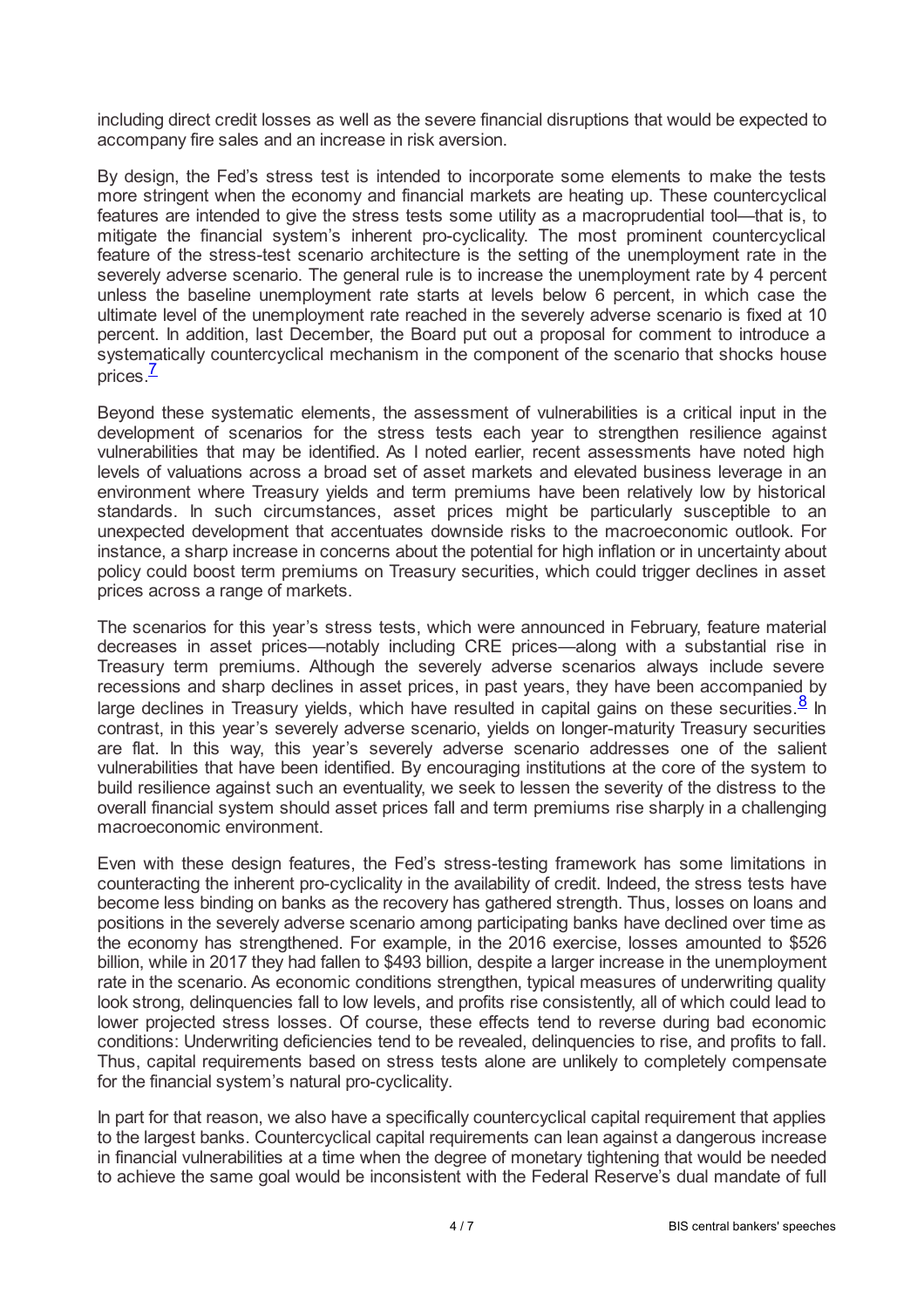employment and price stability. The reverse is also true. The countercyclical capital buffer (CCyB) is designed to increase the resilience of large banking organizations when there is an elevated risk of above-normal losses, which often follow periods of rapid asset price appreciation or credit growth that are not well supported by underlying economic fundamentals. The CCyB is an additional margin of capital that the nation's largest banks can be asked to build to augment resilience at times of rising cyclical pressures and to release as the economy weakens in order to allow banks to lend more when it is most needed.

The CCyB framework, which was finalized in September 2016, requires the Federal Reserve Board to vote at least once per year on the level of the CCyB. Put simply, the criterion for raising the CCyB above its minimum value of zero is that financial risks are assessed to be in the upper one-third of their historical distribution. Our assessment of financial vulnerabilities is a key input into the Federal Reserve Board's decisions surrounding the setting of the CCyB, along with a variety of other model-based and judgmental criteria. On December 1, 2017, with overall risks assessed as moderate and with other measures that we routinely monitor sending a similar signal, the Board announced its decision to leave the CCyB at its minimum value of zero.

<span id="page-4-1"></span><span id="page-4-0"></span>Of course, our assessments of financial vulnerabilities are also an important input into Federal Open Market Committee (FOMC) deliberations, recognizing that there is important interdependence between financial stability and our monetary policy objectives of full employment and price stability.<sup>[9](#page-6-0)</sup> The FOMC Statement on Longer-Run Goals and Monetary Policy Strategy notes that "the Committee's policy decisions reflect...its assessments of the balance of risks, including risks to the financial system that could impede the attainment of the Committee's goals."<sup>[10](#page-6-1)</sup> Generally speaking, lessons from a broad range of countries suggest financial crises occur with substantially lower frequency than business cycles, and there is no settled doctrine to date on the use of the short-term policy rate—the key instrument of monetary policy—to lessen the probability and severity of financial crises. While financial imbalances are an important consideration in monetary policymaking and the expected path of monetary policy can have important implications for financial vulnerabilities, both research and experience suggest there is no simple rule for accomplishing our dual-mandate and financial stability objectives through reliance on a single policy instrument.

## **Cyclical Considerations**

As I have noted elsewhere, the recently enacted fiscal stimulus should boost the economy at a time when it is close to full employment and growing above trend. It is hard to know with precision how the economy is likely to respond. If unemployment continues to decline at the rate of the past year, it could reach levels not seen in several decades. Historically, such episodes tended to see a risk of accelerating inflation in earlier decades or a risk of financial imbalances in more recent decades. It is important to be attentive to the emergence of any imbalances, because we do not have much experience with pro-cyclical fiscal stimulus at a time when resource constraints are tightening and growth is above trend.

Despite elevated asset valuations, overall risks to the financial system remain moderate in no small part because important financial reforms have encouraged large banking institutions to build strong capital and liquidity buffers. History suggests, however, that a booming economy can lead to a relaxation in lending standards and an attendant increase in risky debt levels. At a time when valuations seem stretched and cyclical pressures are building, I would be reluctant to see our large banking institutions releasing the capital and liquidity buffers that they have built so effectively over the past few years, especially since credit growth and profitability in the U.S. banking system are robust.

Of course, if cyclical pressures continue to build and financial vulnerabilities broaden, it may become appropriate to ask the largest banking organizations to build a countercyclical buffer of capital to fortify their resilience and protect against stress. Alternatively, if there were to be a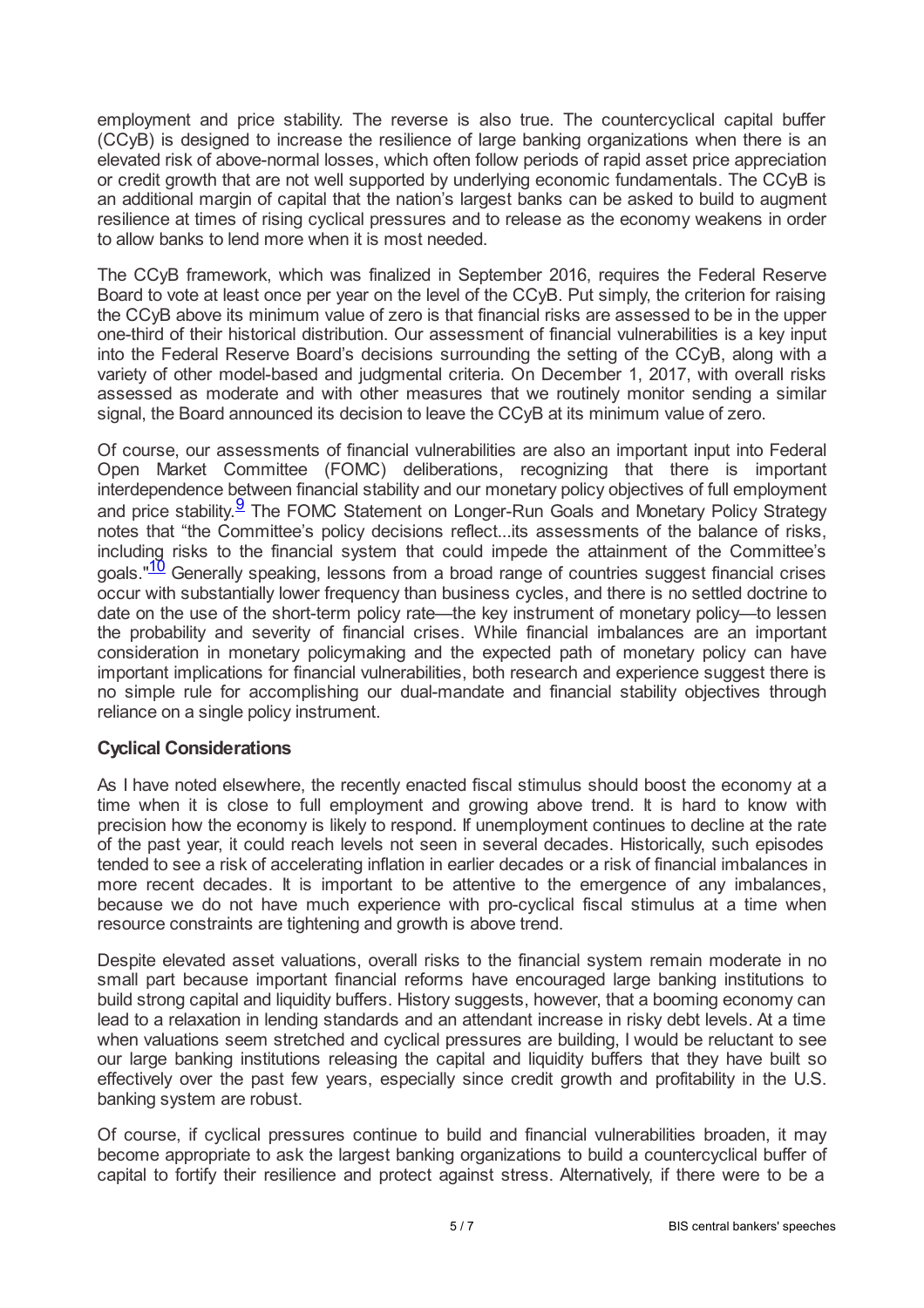material adjustment to the calibration of the structural buffers held by the large banking institutions, it would be important to make a compensating adjustment to the countercyclical buffer in order to achieve the same overall resilience to financial vulnerabilities.

As a rough rule of thumb—and as described in the Board's framework for implementing the CCyB, which was finalized in September 2016—the criteria for setting the CCyB are calibrated so that the CCyB will be above its minimum value about one-third of the time, assuming that vulnerabilities evolve as they did pre-crisis. It is worth noting that some other jurisdictions have designed their countercyclical buffer requirement to be above zero roughly half of the time spanning a greater range of economic conditions than in the United States. This may reflect a difference in the relative emphasis on structural buffers relative to cyclically varying buffers. It is worth noting that, although U.S. structural buffers are on the stronger end of the range internationally, the U.S. banking system is also among the healthiest and most competitive in the world. Credit growth is robust, and banks are registering strong profitability relative to their international peers.

### **Conclusion**

Our financial stability agenda seeks to reduce the likelihood and severity of financial crises. In the wake of the 2007–09 financial crisis and recession, we learned important lessons about the critical necessity of monitoring emerging financial vulnerabilities in a systematic fashion and taking corresponding prudential, macroprudential, and countercyclical policies to build resilience. We undertake systematic assessment of financial vulnerabilities as an important input into our policymaking processes—helping to calibrate the prudential, macroprudential, and countercyclical policies that are our first lines of defense, in addition to informing FOMC deliberations because of the important feedback loops between financial conditions and our dualmandate goals. This work is complemented by the efforts of our domestic and international partners through the Financial Stability Oversight Council and the Federal Financial Institutions Examination Council here at home and through the Financial Stability Board and the International Monetary Fund internationally.

- <span id="page-5-1"></span>In addition to cyclical vulnerabilities, structural vulnerabilities, such as those that arise from the complexity and interconnectedness of large financial institutions, also remain potential sources of risk to the financial system. The Federal Reserve assesses structural vulnerabilities in support of its financial stability and supervision and regulation responsibilities. For instance, cybersecurityis the subject of ongoing monitoring and policyefforts. [2](#page-0-1)
- <span id="page-5-2"></span> $\frac{3}{2}$  $\frac{3}{2}$  $\frac{3}{2}$  For example, the price-to-rent ratios in Los Angeles, Mami, and Denver are 10 to 20 percent above their longrun trends, compared with 4 percent at the national level.
- <span id="page-5-3"></span>Similar volatilitywas seen in some other cryptocurrencies, such as Ether, XRP, and Litecoin. [4](#page-1-1)
- <span id="page-5-4"></span>These statistics are for the 18 bank holding companies that participated in both the 2009 and 2017 stress tests. The risk-based capital statistics for 2009 report tier 1 common equity, and for 2017 report Basel III common equity tier 1. [5](#page-2-0)
- <span id="page-5-5"></span> $6$  These statistics reflect the 18 advanced approaches bank holding companies subject to the standard LCR.
- <span id="page-5-6"></span><sup>[7](#page-3-0)</sup> See Board of Governors of the Federal Reserve System (2017), "Policy Statement on the Scenario Design Framework for Stress Testing," proposed rule (Docket No. OP-1588), *Federal Register,* vol. 82 [\(December](www.federalregister.gov/documents/2017/12/15/2017?26858/policy-statement-on-the-scenario-design-framework-for-stress-testing) 15), pp. 59533–59547.
- <span id="page-5-7"></span> $\frac{8}{2}$  $\frac{8}{2}$  $\frac{8}{2}$  Over the years, our adverse scenarios, which are not designed to be the binding scenario for capital planning purposes, have featured large increases in Treasuryyields across the maturitycurve.

<span id="page-5-0"></span>In this work agenda, the Federal Reserve cooperates closelywith other regulators to facilitate joint responsibility for financial stabilitywhile respecting that each independent agencyhas its own specific statutorymandate and governing body. [1](#page-0-0)